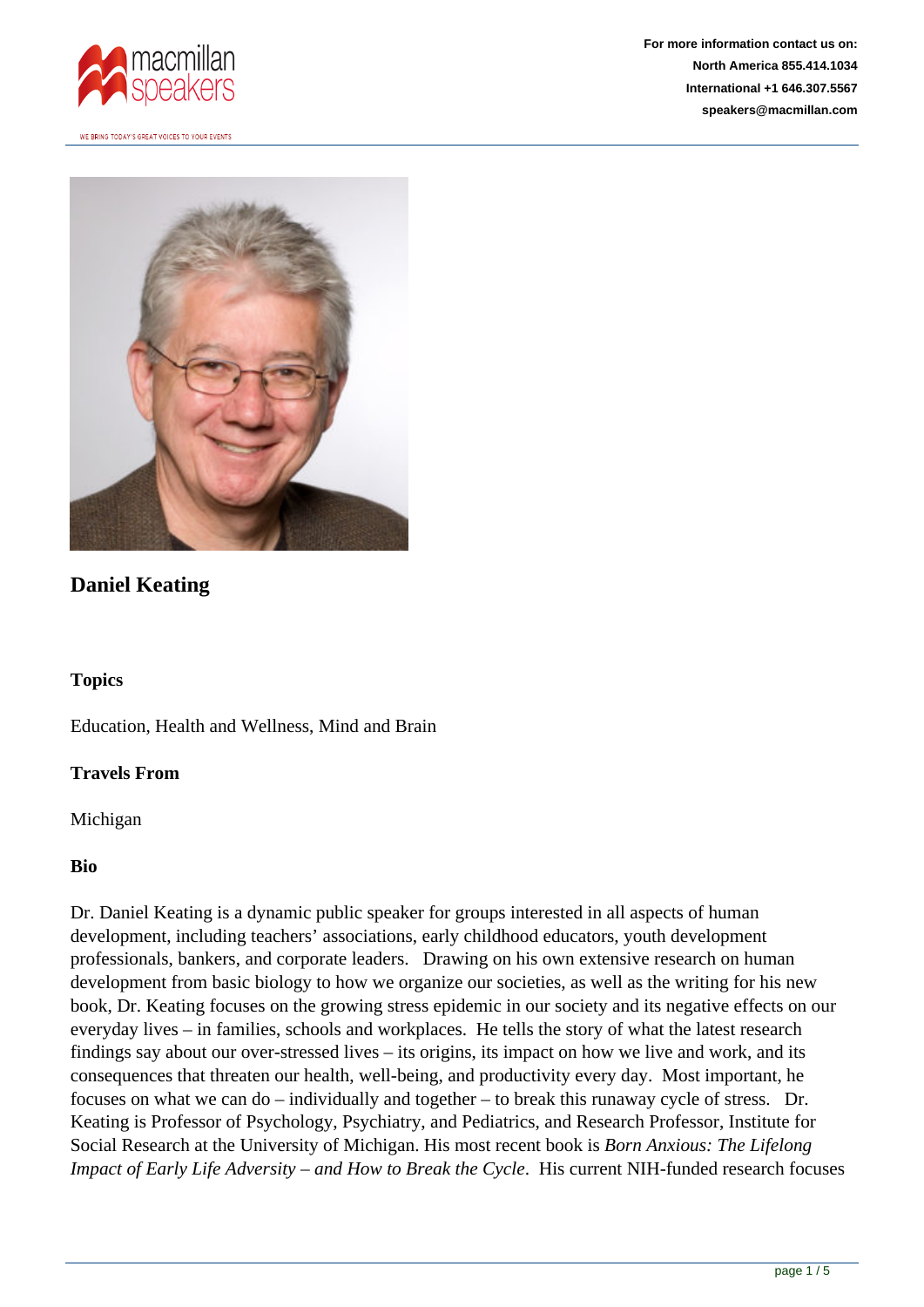

on the teen brain, and the impact of brain development on risk-taking in health and behavior, as well as the juvenile justice system. A faculty member at a number of internationally renowned institutions during his career, he also led the program in Human Development at the Canadian-based global research network, the Canadian Institute for Advanced Research.

## **SPEECHES**

**Stressed-Out Kids: What We Need to Do at Home, at School, and in Our Communities** Every year, more children are showing signs of stress-dysregulation (SDR)- the inability to regulate our reactions to difficult situations - that leads to problems in behavior, in learning, and eventually in achievement and health. In this talk, Dr. Keating describes new research that has uncovered the hidden biology behind this alarming trend, and what it means for parents, for early childhood educators, for teachers – for anyone trying to support healthy development in children and youth. Most importantly, he presents effective methods for dealing with this new and challenging reality, and how our efforts can help to break this cycle of stress.

**Stress Contagion in the Workplace: Countering the Threat to Productivity and Health** Stress contagion – the physiological linkage among individuals working together on teams – in the workplace is a real phenomenon. Teams tend to become aligned with each other in their physiological responses. This "second hand stress" can be harmful to team productivity and restrict creativity in thinking if the contagion leads to everyone being stressed out. But research also shows that a moderate level of stress arising from a desire to succeed can also spread to the full team and enhance productivity. In this talk, Dr. Keating discusses the critical tools that managers can use to increase both individual employees' health and team productivity.

**The Stress Epidemic and Runaway Anxiety: Why Rage is All the Rage** Hardly a day goes by without a new story on road rage, air rage, airport rage, retail rage, and on and on. Social media plays a role in documenting this, but there's more to it. We're experiencing a major stress epidemic. It shows up in increases in stress-related diseases and disorders, in surveys of how stressed we are all feeling, and in the physical markers of stress in our bodies. There is a core of anxiety that drives this – anxiety about income security, about rapid cultural changes, about threats to social status – that is also linked to hidden biological processes that we are learning from pioneering research. A key worry that drives this more in the U.S. than in other wealthy countries is the steep social inequality that raises the stakes for success and failure. In this talk, Dr. Keating discusses how breaking this cycle of stress, and stressed-out confrontations, is possible, and the tools we can use to do so.

### **BOOKS**

[Born Anxious](https://us.macmillan.com/books/9781250075048)The Lifelong Impact of Early Life Adversity - and How to Break the Cycle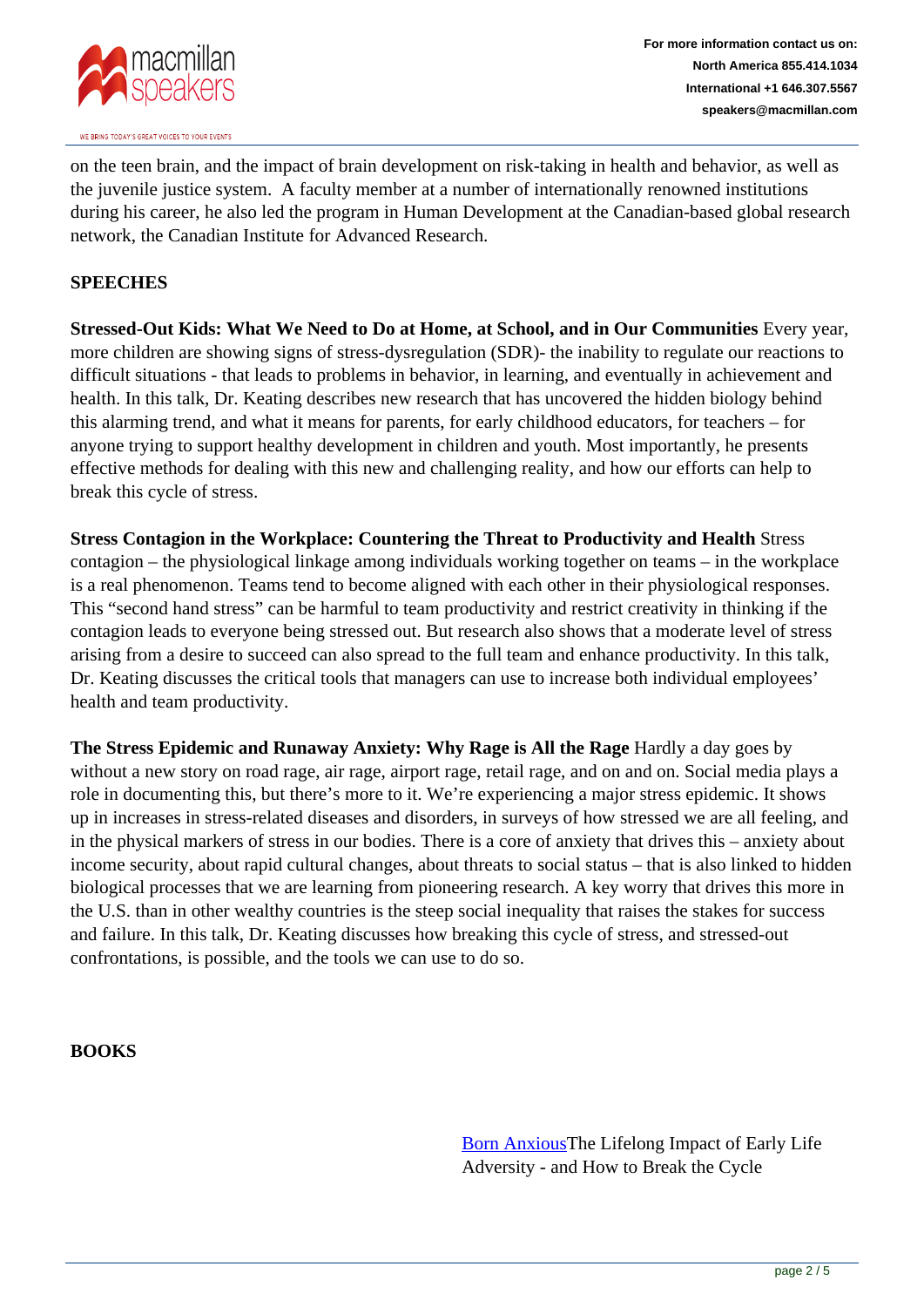

"For the millions of people who have lived under a cloud of stress and anxiety they could neither escape nor control, this book will finally bring peace and understanding." <br> -SUSAN CAIN, author of Quiet



The Lifelong Impact of Early Life Adversityand How to Break the Cycle

Daniel P. Keating

Hardcover



Hardcover

**For more information contact us on: North America 855.414.1034 International +1 646.307.5567 speakers@macmillan.com**

St. Martin's Press

Why are we the way we are? Why do some of us find it impossible to calm a quick temper or to shake anxiety? The debate has always been divided between nature and nurture, but as psychology professor Daniel P. Keating demonstrates in *Born Anxious*, new DNA science points to a third factor that allows us to inherit both the nature and the nurture of previous generations—with significant consequences.

Nature and Nurture in Early Childhood **Development** 

Cambridge University Press

For developmental scientists, the nature versus nurture debate has been settled for some time.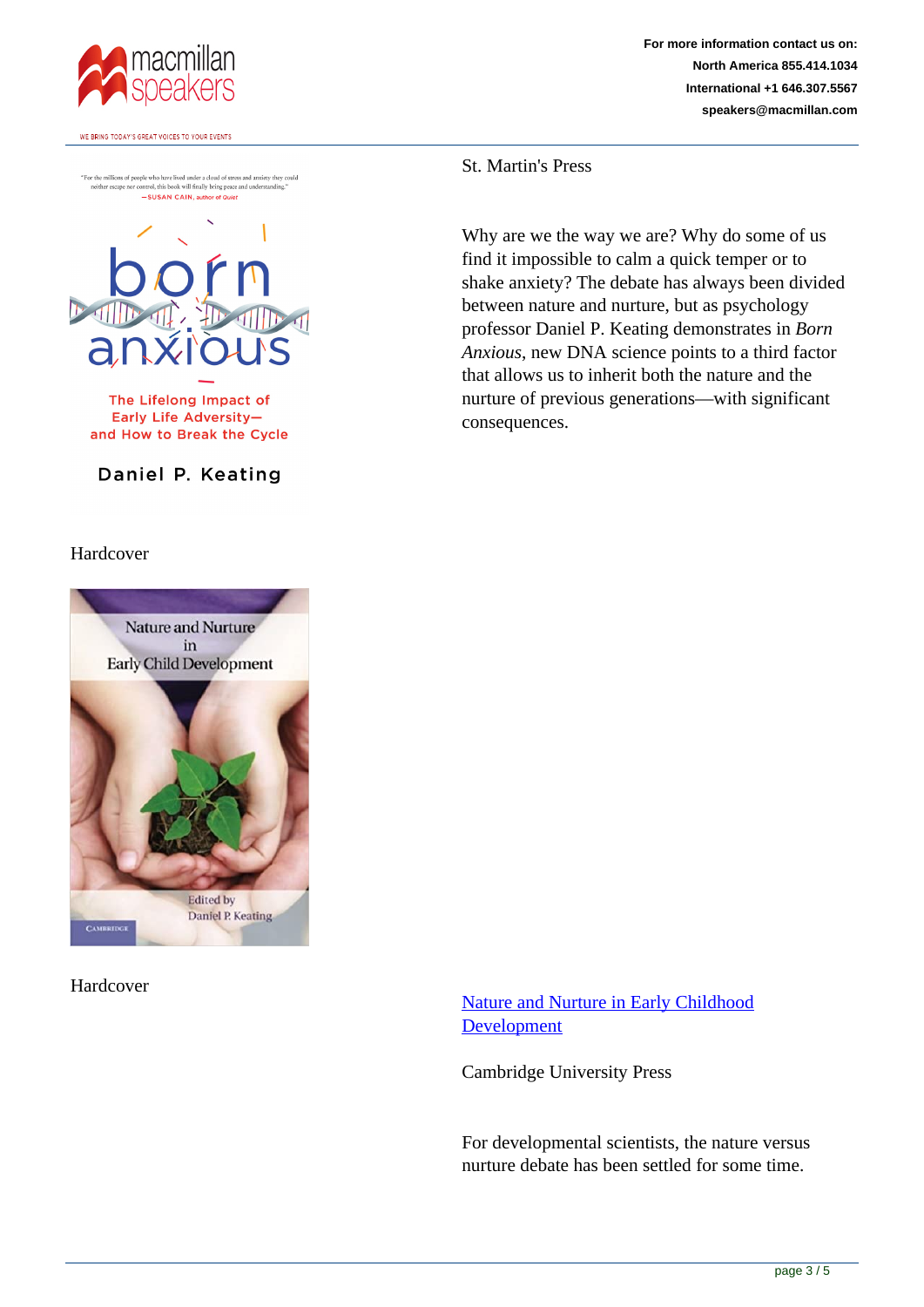

**For more information contact us on: North America 855.414.1034 International +1 646.307.5567 speakers@macmillan.com**

Neither nature nor nurture alone provides the answer. It is nature and nurture in concert that shape developmental pathways and outcomes, from health to behavior to competence. This insight has moved far beyond the assertion that both nature and nurture matter, progressing into the fascinating terrain of how they interact over the course of development. In this volume, students, practitioners, policy analysts, and others with a serious interest in human development will learn what is transpiring in this new paradigm from the developmental scientists working at the cutting edge, from neural mechanisms to population studies, and from basic laboratory science to clinical and community interventions.



Hardcover

Developmental Health and the Wealth of Nations

The Guilford Press

Probing the effects of the social environment upon human development, this volume asks how we can best support the health and well-being of infants and